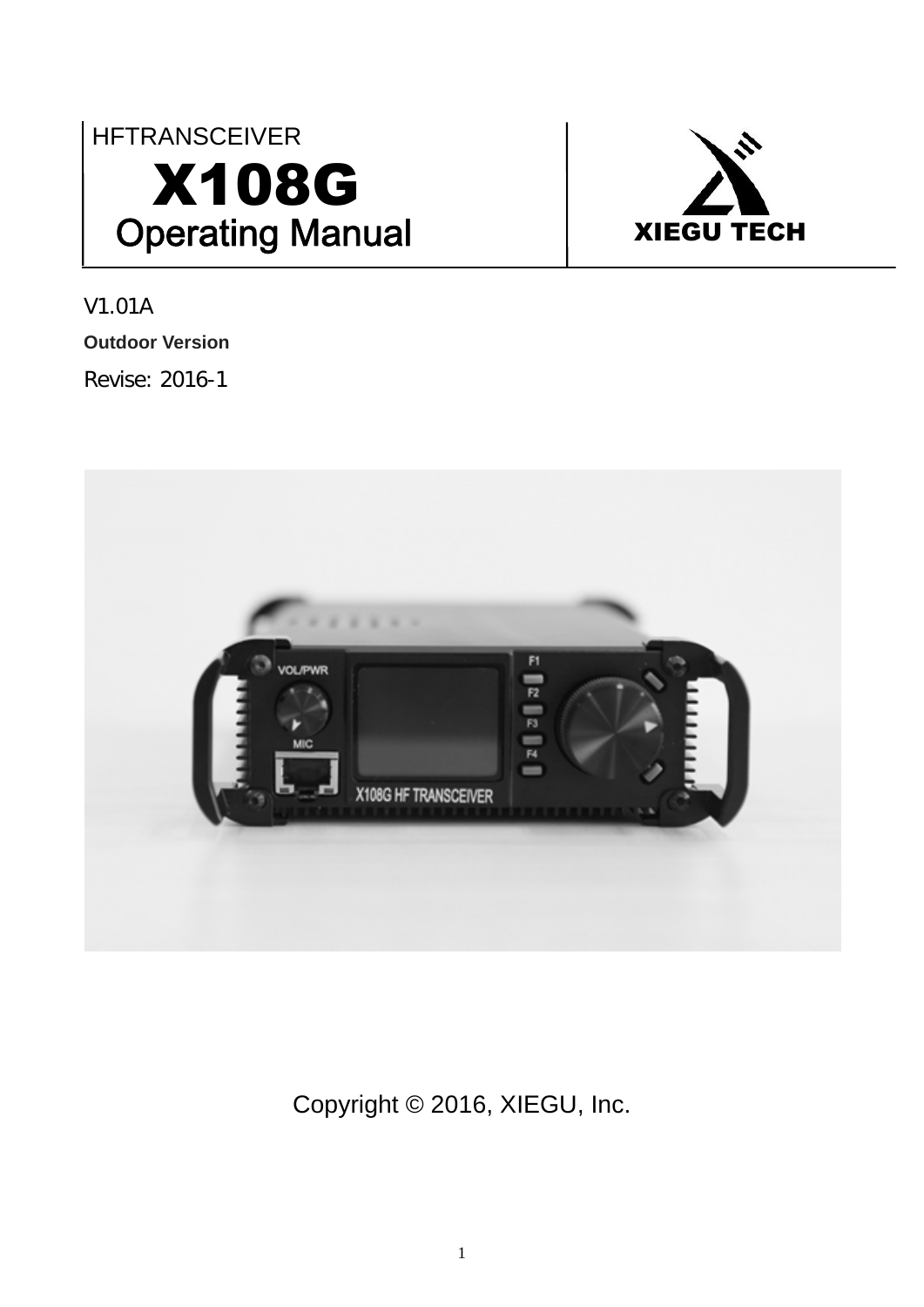### All Rights Reserved

#### **Important reminder:**

Before operating the equipment, please read our operating manual carefully and keep the manual, so as not to lose.

#### **Features:**

- Low noise, single conversion HF transceiver .Double balanced diode mixer for extended dynamic range.
- $0.25\mu$ V receive sensitivity (preamp on).
- l Narrow band double tuned bandpass filters covering all HF amateur frequencies including WARC bands.
- Built NC APC circuit.
- l Circuit standard with high quality 0.5ppm TCXO clock source.
- l 500 MHz narrow band CW filterconfiguration.



## **Packing list:** Qty  $\overline{1}$  X 108G..... ..... ..... ........1 ② Power supply cable...........1 ③ Hand microphone..............1 ④ USB Cable...........1 ⑤ Service card.................1





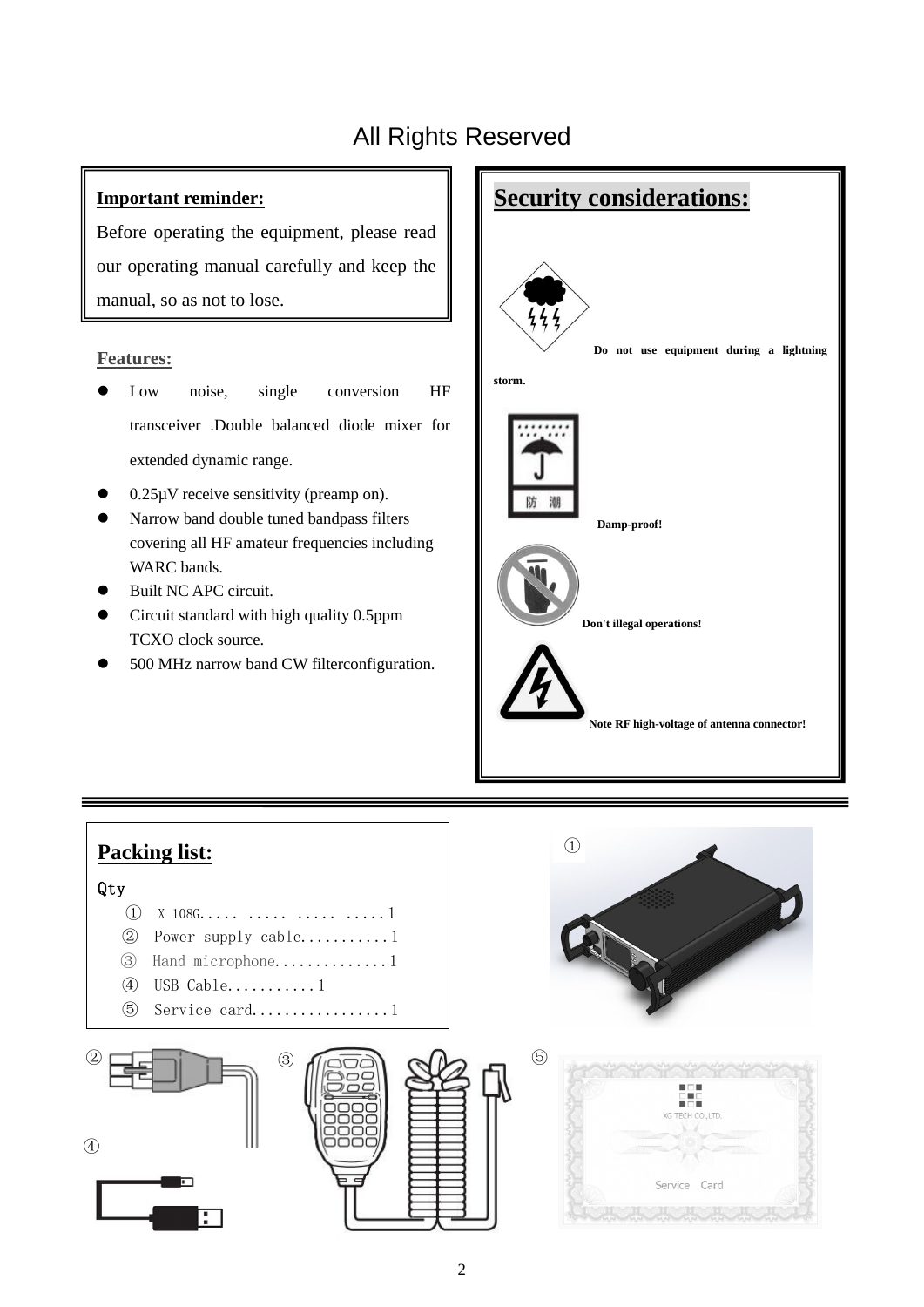#### 一、**Specification's**

#### **Basic specifications**

Frequency range: Receive: 0.5~30MHz (Continuous) Transmitting: All HF Amateur bands including WARC bands

Operating mode: SSB (J3E)

CW (A1A)

AM (A3E)

minimum frequency stepping: 1Hz

Antenna impedance: 50Ω

Operating temperature range:  $-10^{\circ}\text{C} \sim +60^{\circ}\text{C}$ 

Frequency stability:  $\pm 0.5$ ppm @ Open the power about 5 minute , -10°C ~+60°C

Operating voltage: 12~14.5V DC

Current draw: Receiving: 600mA @Max

Transmitting: 7.5A @ Max

Dimensions (mm):  $120*45*180$  (mm) [Does not include the Front and rear handles and the Knob etc bulge.]

#### **Transmitter**

| <b>Transmitter power:</b> More than $15W$ (@13.8V) |  |
|----------------------------------------------------|--|
|                                                    |  |

Modulation mode: SSB balanced modulation:

AM Low level modulation

Spurious response rejection: ≥40dBc Carrier suppression: ≥45dBc IF filter: SSB 2.4kHz(-6dB)

CW 500Hz(-6dB)

#### **Receiving**

| IF Frequency:        | 10.7MHz                                        |  |
|----------------------|------------------------------------------------|--|
| receive sensitivity: | $0.5$ uV @ 12dB SINAD (PRE ON, $\leq 2.0$ MHz) |  |
|                      | $0.3$ uV @ 12dB SINAD (PRE ON, >2.0MHz)        |  |

Receive Frequency bands:

1.8~2.0MHz 3.5~4.0MHz 5.0~5.5MHz 7.0~7.3MHz 10.0~10.2MHz 14.0~14.5MHz 18.0~18.2MHz 21.0~21.6MHz 24.8~25.0MHz 28.0~28.8MHz  $0.5 - 30.0$ MHz  $(*)$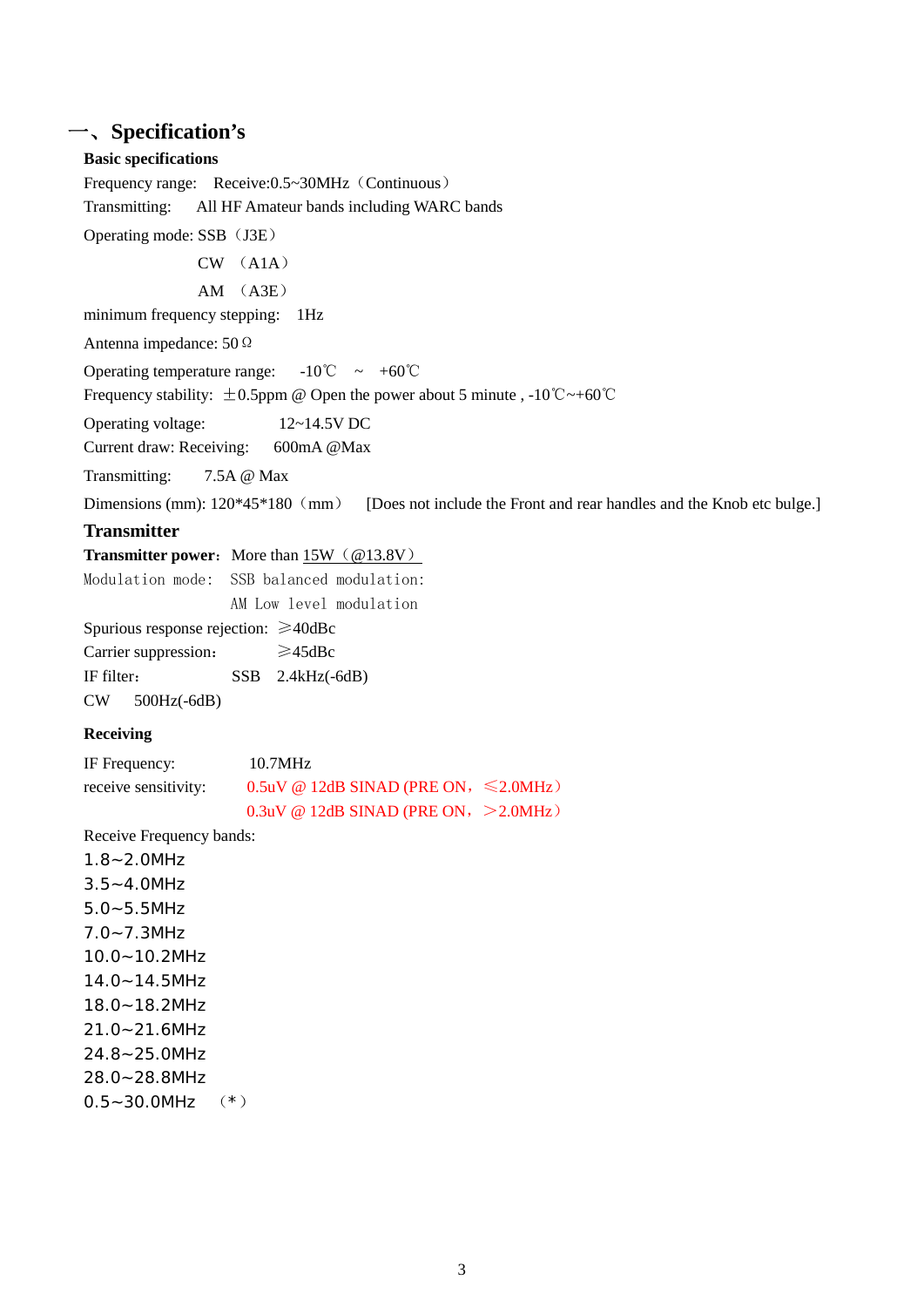Dynamic range:Better than 90db RIT Frequency controlrange:  $\pm$ 1kHz

audio output: 0.5W@8Ω

#### 二、**Description of equipment**

#### **2.1Front panel Description**



- **1. Metal handle**
- **2. Power switch/Volume knob**
- **3. Color OLED display screen**
- **4. Microphone port**
- **5. UP Key**
- **6. Multi-function Key**
- **7. Main knob**
- **8. DOWN Key**

#### **2.2Rear panel Description**



- 1. Back metal handle
- 2. Antenna interface
- 3. AUX port
- 4. External speaker output
- 5. KEY port
- 6. ACC port
- 7. USB port
- 8. DC power input
- 9. Ground connection.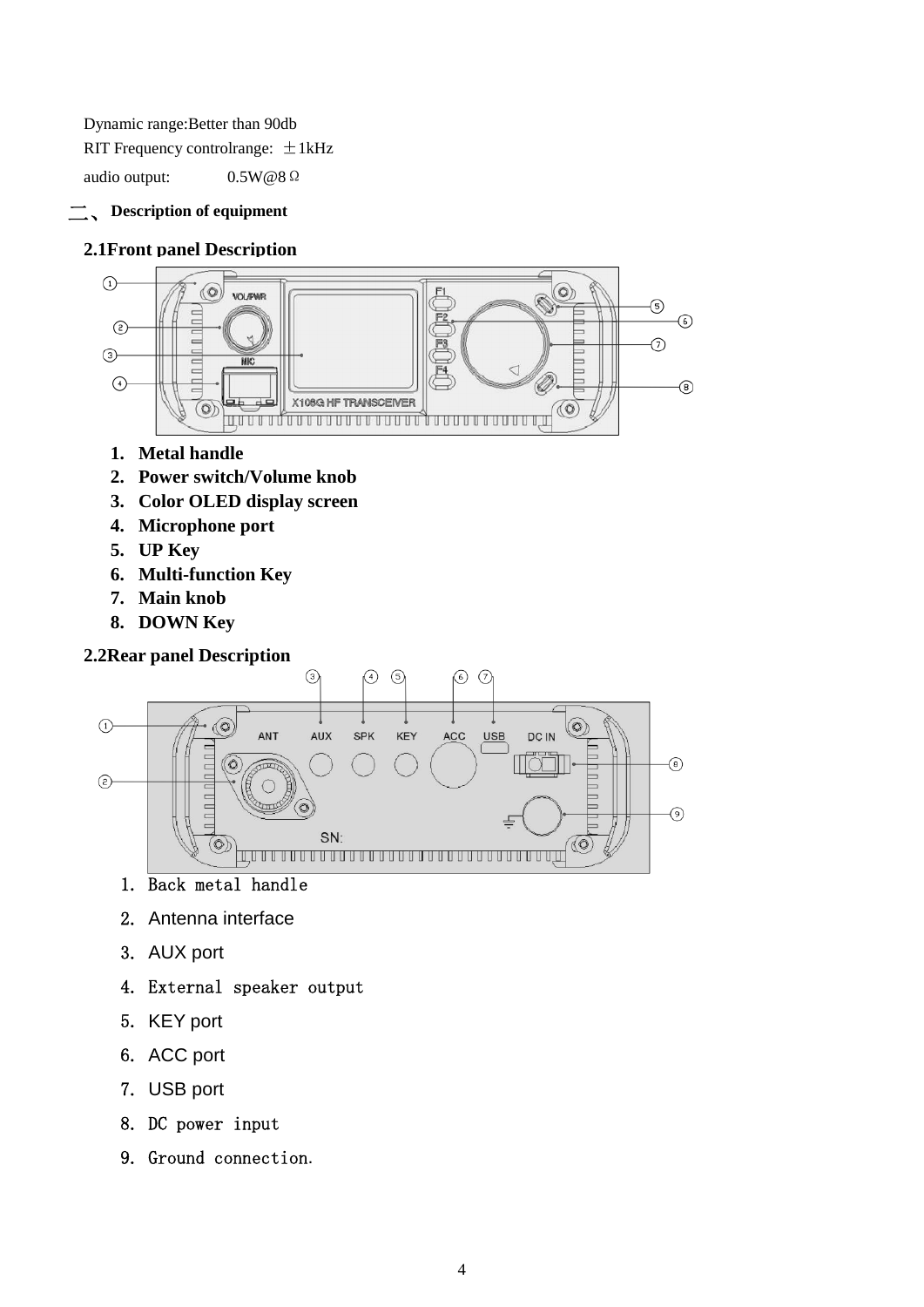#### **2.3 Microphone**

- 1. Lock button/Press it unlock again
- 2. PTT button
- 3. Up / Down frequency/channel
- 4. Receiving indicator
- 5. Multifunction
- 6. Filter selection buttons
- 7. Mode selection button
- 8. No indication
- 9. F1/F2 Custom set key
- 10. Memory write button
- 11. Frequency/Channel switching button
- 12. VFO-A / VFO-B switching button
- 13. No function

#### 三、 **Operating instructions**

**3.1** Screen displays instructions



【TS+】Increase frequency step

【TS-】Reduce frequency step

【ATT】Switch receive signal attenuator on or off.

【PRE】Switch receive preamp on or off.



【MODE】 Select desired operating mode – CW/AM/LSB/USB.

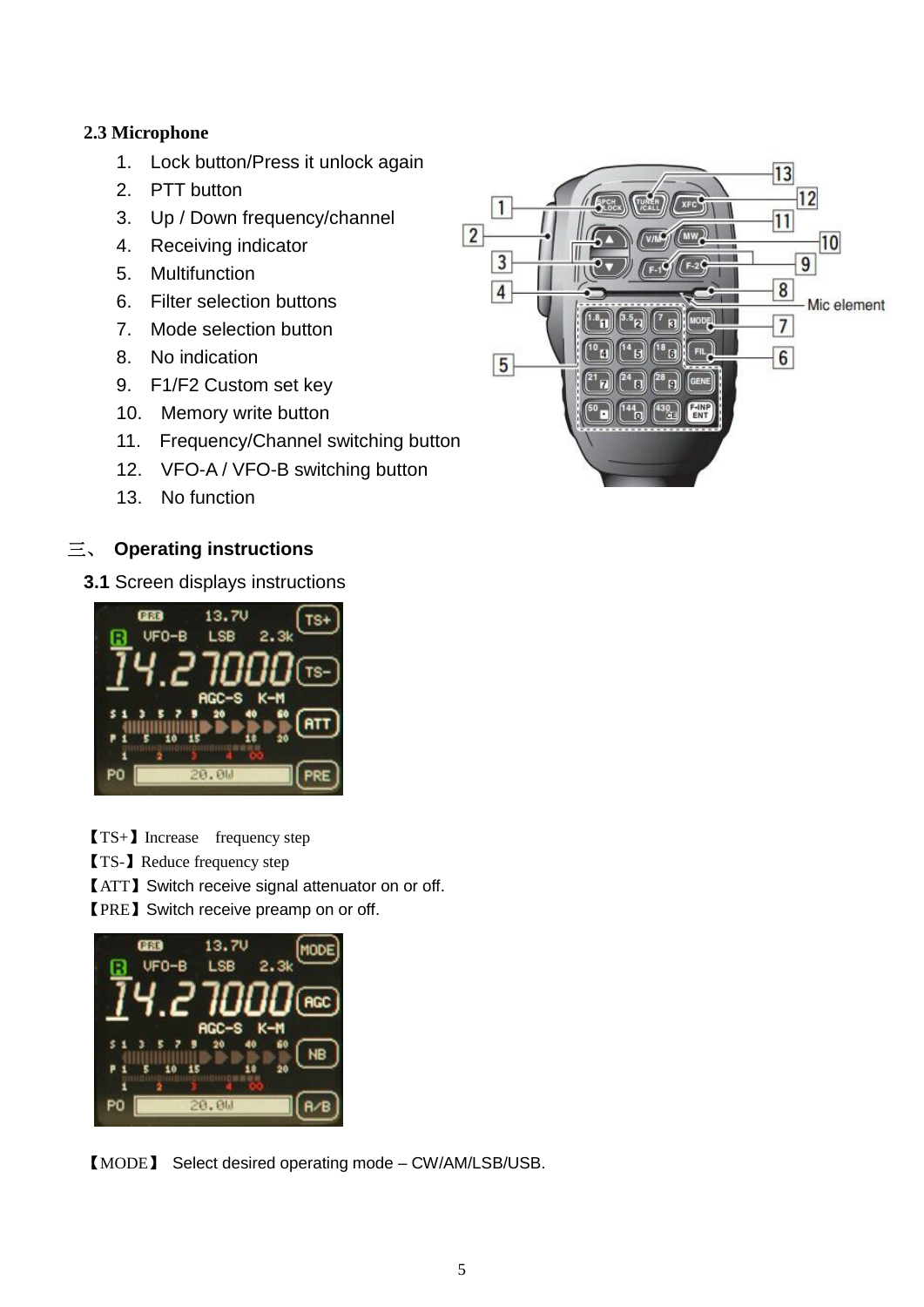- 【AGC】 Select AGC level FAST/SLOW/OFF.
- 【NB】 Select NB level between 1 and 4.
- 【A/B】 Switch between VFO A & VFO B.



 $IA = B$  Set VFO A the same as VFO B.

【SPLT】 Select SPLIT operating mode.

【RIT】 Select RIT mode – adjust via selector knob B,setting shown on RIT display in OLED.

【POW】 Set RF output power – adjust viaselectorknob B,

level displayed via red line in OLED



【V/M】 Select VFO or Memory mode. Select channel/frequency using selector knob B. 【M>V】In memory mode, move current frequency to VFO and switch to VFO mode. 【MW】In VFO mode, store current frequencyand settings in memory.

【MC】In memory mode, clear selected memory channel.



【FIL】Select filter

【KEY】 Select keyer – Manual/Auto L/Auto R.

【KSPD】Select keying speed - adjust via selectorknob B, speed displayed under KEY in OLED

【TIME】Set Internal Clock – adjust via selector knob B, select hour/minute with Up/Down buttons.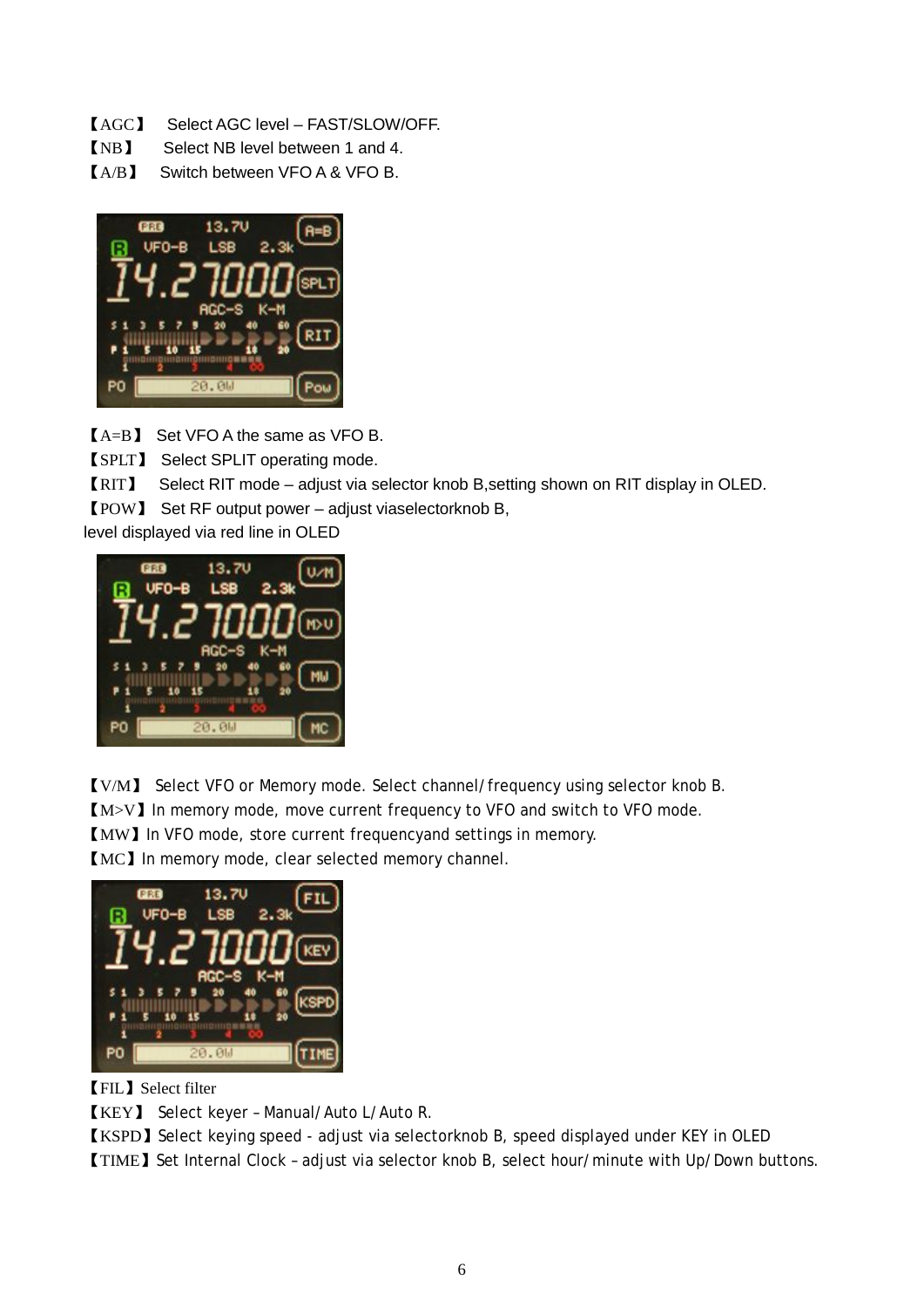【SQL】 Select to adjust Squelch level via selectorknob B, level shown on line display in OLED. 【VCMP】voice compression settings

#### 3.2.2: Mode Switching

Method 1: Press the frequency knob to switch the current menu page, then press [MODE].Press corresponding multifunction button, to complete mode switching.

Method 2: On the multifunction digital microphone in hand, press to complete the mode switching.

#### 3.2.3: Filter Switching

Method 1: Press the frequency knob to switch the current menu page, then press [BW].

Press corresponding multifunction button to complete filter switching.

Method 2: On the multifunction digital microphone in hand, press to complete filter switching.

#### 3.2.4: Preamplifier on/off

Press the frequency knob to switch the current menu page, then press [PRE].

When the preamplifier is on, PRE will be highlighted green. When the preamplifieris off, PRE will appear dark.

#### 3.2.5: Attenuator on/off

Press the frequency knob to switch the current menu page, then press [ATT].





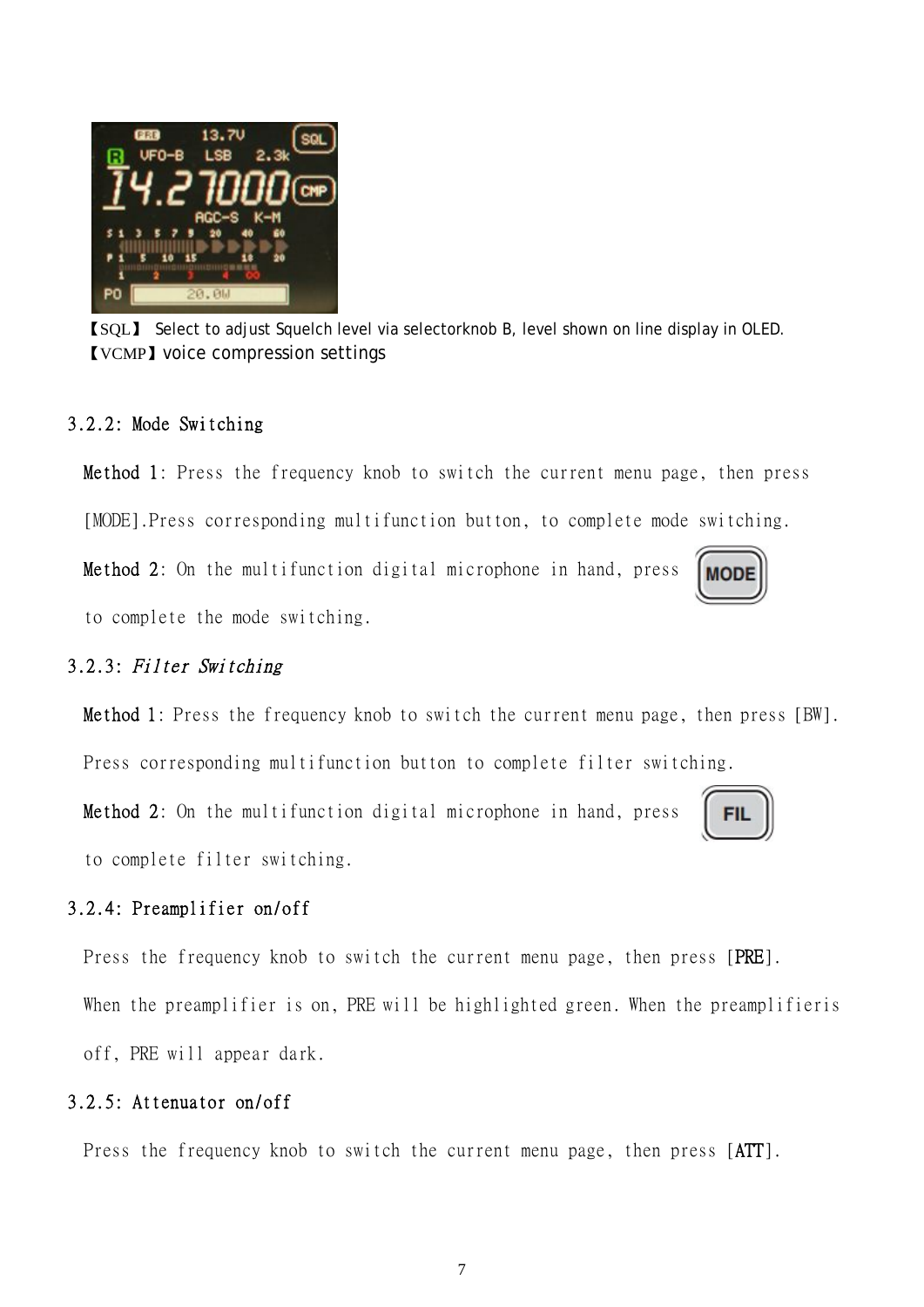When the attenuator is on, ATT will be highlighted green. When the attenuatoris off, ATT will appear dark. The attenuator provides 10 dB attenuation.

#### 3.2.6: Automatic Gain Control on/off

Press the frequency knob to switch the current menu page, then press [AGC].

AGC options are Fast or Slow with the screen showing the current status. Press[AGC] againto exit.

#### 3.2.7: Noise Blanker on/off (if equipped)

Press the frequency knob to switch the current menu page, then press [NB]. TheNoise Blanker offers depth of NB1 thru NB4, with the screen showing the current status.

#### 3.2.8: Switching between VFO-A / VFO-B

Press the frequency knob to switch the current menu page, then press [A/B]. Youcan toggle between VFO-A and VFO-B.

#### 3.2.9: Set both VFO's to the same settings

Press the frequency knob to switch the current menu page, then press [A=B]. Thesettings of the current VFO will transfer to the second VFO.

#### 3.2.10: Split frequency operations

Press the frequency knob to switch the current menu page, then press [SPLIT]. The radio will receive on VFO-A and transmit on VFO-B.

#### 3.2.11: RIT tuning

Press the frequency knob to switch the current menu page, then press [RIT]. Turning the frequency knob will change the receive frequency but leave the transmit frequency unchanged. Pressing [RIT] again will exit this mode.

#### 3.2.12: Transmit power setting

8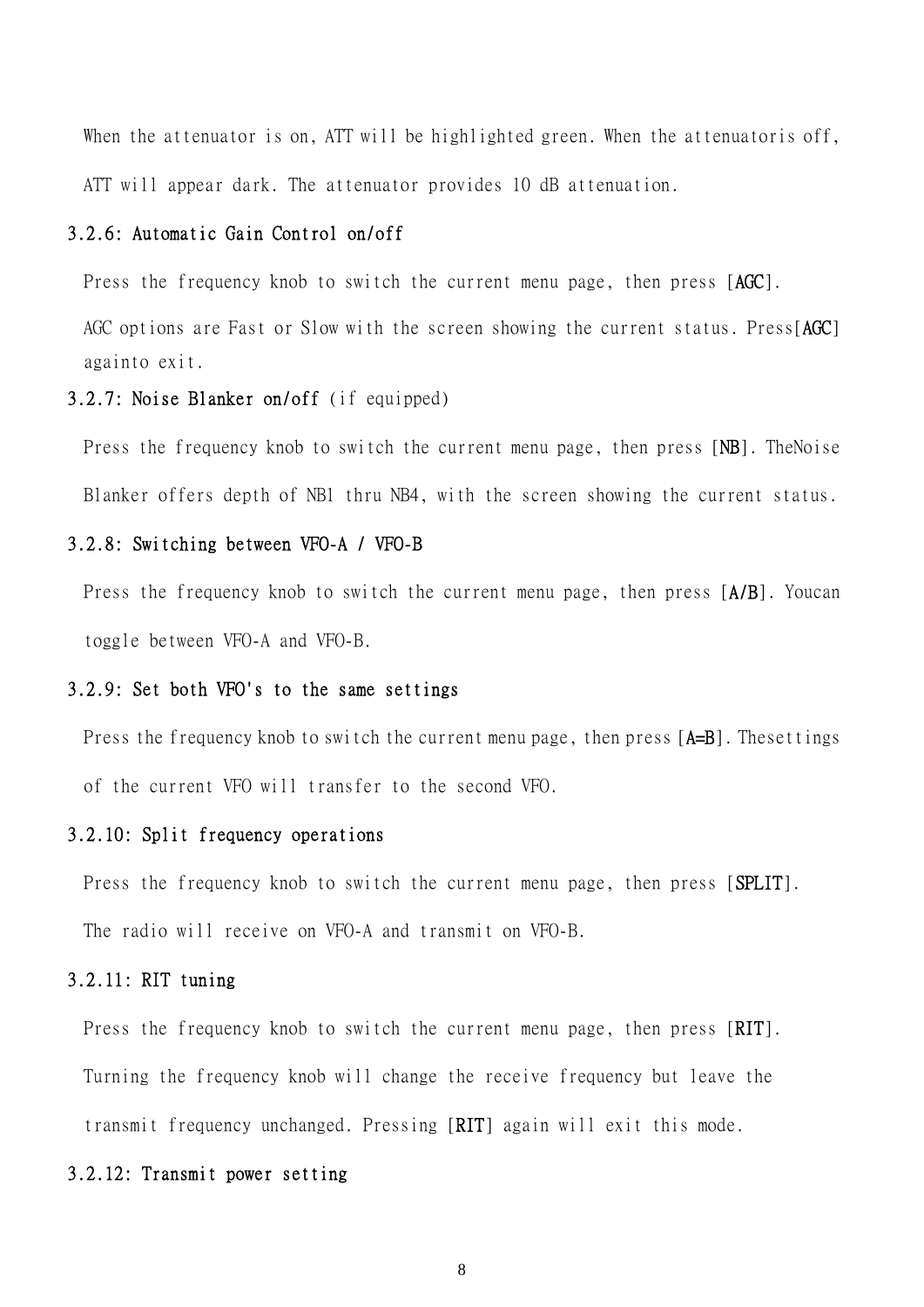Press the frequency knob, switch to the [POW] menu page, then pressing the corresponding function key, you can enter the transmit power settings.At this point, the power set on the screen will display Po, press [UP/DOWN] key, you can change the transmission power value and save it.

#### 3.2.13: Switching between Frequency Mode / Channel Mode

Press the frequency knob to switch the current menu page, then press [V/M]. Press this function key to move between frequency mode and channel mode.

#### 3.2.14: Move current channel to VFO

Press the frequency knob to switch the current menu page, then press [M>V].

The radio will switch to VFO mode, showing information from the current channel.

#### 3.2.15: Save current settings to Memory

In frequency mode, set the frequency, patterns and other information needs to be saved, press the 【V/M】 button, rotate the frequency knob to empty frequency, press the 【MW】, you will see CH\*\*\* will appear in the lower left corner of the display flashes, press the 【MW】 saved.

#### 3.2.16: Delete the current channel

Press the frequency knob to switch the current menu page, then press [MC] toclear the information stored in the current channel.

#### 3.2.17: Manual / automatic telegraph key

Press the frequency knob to switch the current menu page, then press [KEY]. Choose Manual Key, Automatic Left Hand telegraph key or Automatic Right Handtelegraph key.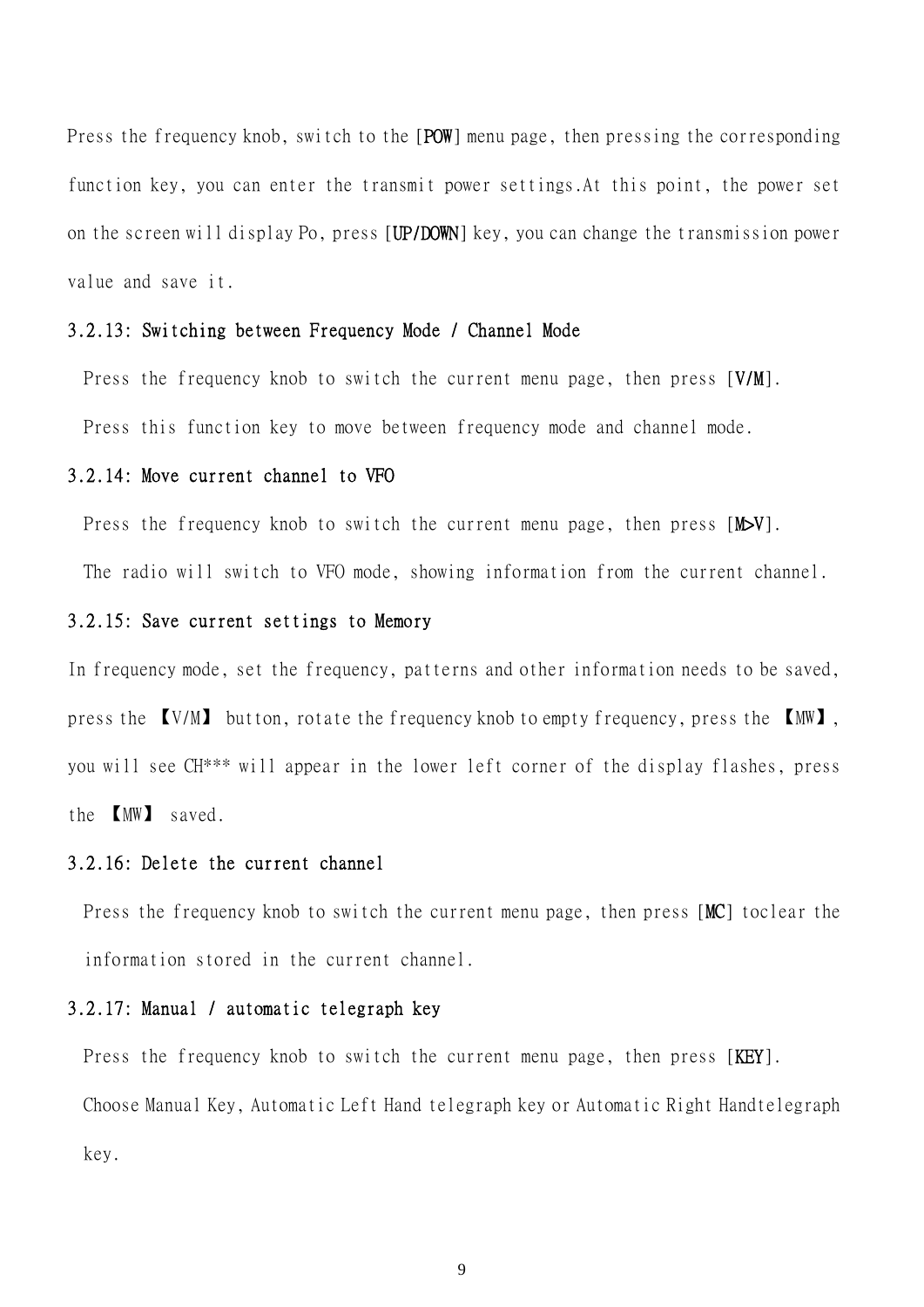#### 3.2.18: Automatic telegraph key rate

Press the frequency knob, switch to [KSPD] menu page, then pressing the corresponding function key, press the [UP/DOWN] key, set the automatic key rate.

#### 3.2.19: Set the local time

Press the frequency knob to switch the current menu page, then press [TIME].

Then press the corresponding number keys on the microphone to set the local time.

#### 3.2.20: Setting squelch level

Press the frequency knob, switch to the [SQL] page menu, and then pressing the corresponding function key, press the [UP/DOWN] key, set SQL squelch depth and saved automatically.

#### 3.2.21: Set voice (speech) compression ratio

Press the frequency knob to switch the current menu page, then press [VCMP].Adjust the compression ratio as desired.

#### 3.2.22 HRD Software

When you connect your computer via HRD, you can select IC7000 model.

#### 3.3Extended Interface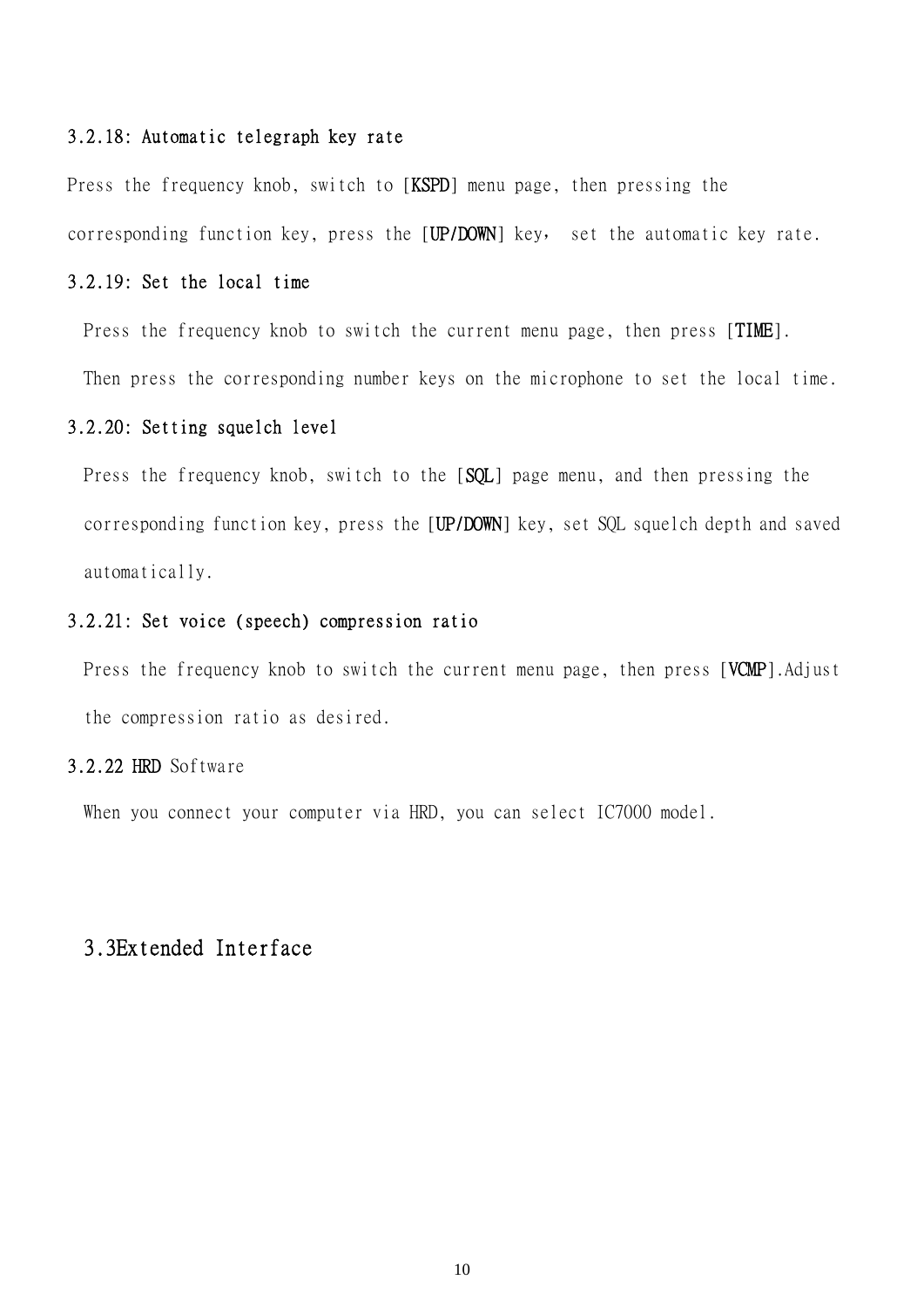

#### 【**AUX**】No function

#### 【**SPK**】**External speaker output**

Speaker or Headphone(3.5 stereo Socket); Otherwise it will damage the rig. Before using the headphone, please decrease the volume.

【**KEYER**】TelegraphKey



 $\overline{\text{(dot)}}$  anual integration. You can switch in



Pin Definitions

- 1: 9V Power Output
- 2: PTT Signal Output
- 3: Wave Bands voltage output
- 4: ALC voltage output
- 5: External Audio input
- 6: Ground

Bandvoltage parameter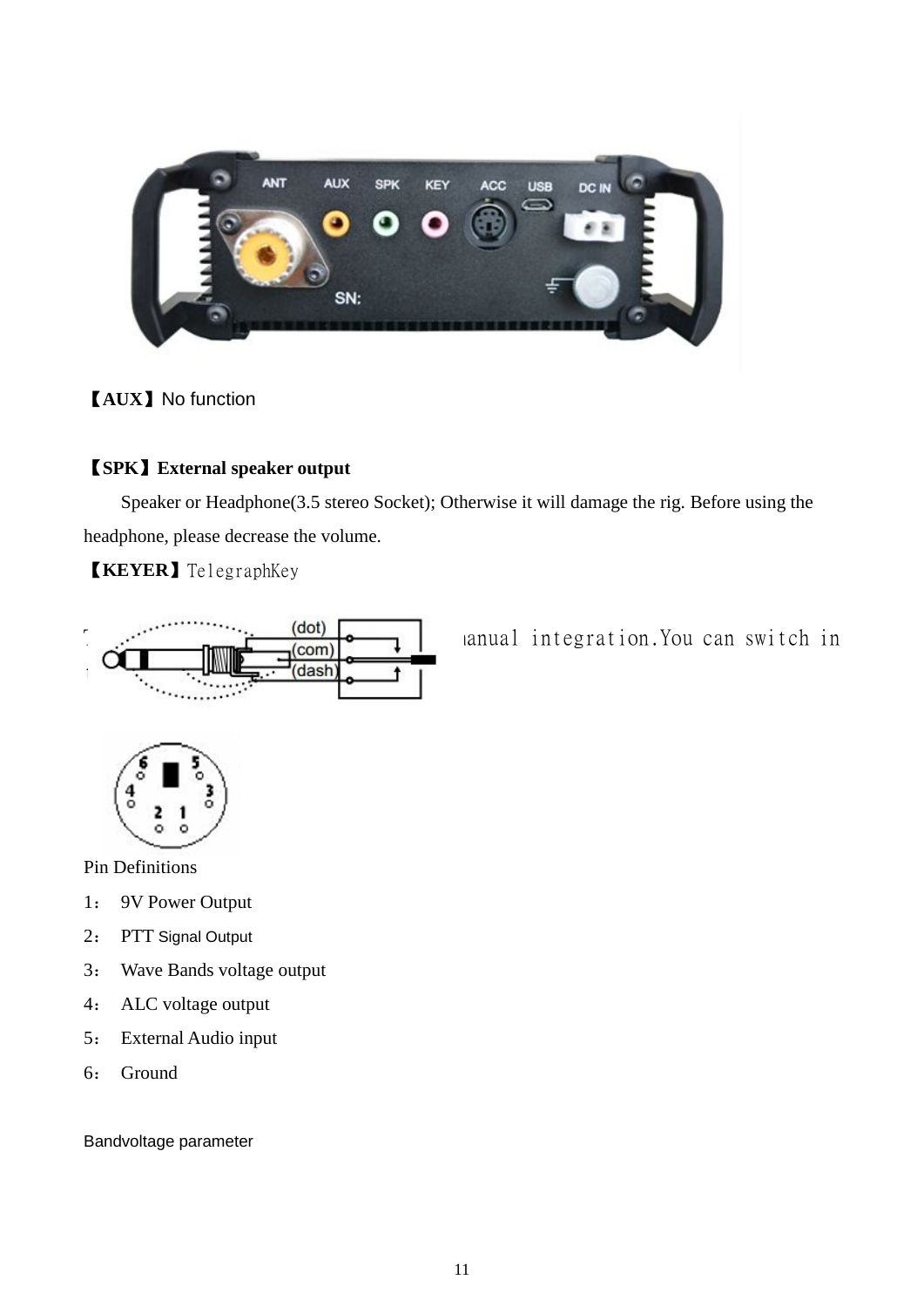| <b>BAND</b>           | <b>FVFI</b> | <b>BAND</b>       | <b>FVFI</b> | <b>BAND</b>       | <b>I FVFI</b> |
|-----------------------|-------------|-------------------|-------------|-------------------|---------------|
| $1.8$ MH <sub>z</sub> | 0.33V       | 10MH <sub>z</sub> | 1.33V       | 21MH <sub>z</sub> | 2.33V         |
| $3.5$ MH $z$          | 0.67V       | 14MH <sub>7</sub> | 167V        | 24MH <sub>7</sub> | 267V          |
| 7MH <sub>z</sub>      | 1 00V       | 18MHz             | 2.00V       | 28MH <sub>z</sub> | 3.00V         |

#### 【**USB**】**USB port**

PC controlor firmware update

#### 【**DC IN**】 **Power port**

Power socket polarity, as shown:



Note:**Power input range: 12~14.5V DC NOTE:** Power input range: 12~14.5V DC<br>Do not exceed the input voltage range and Reversepolarity.

【Ground hole】





【Ground screw】

3.4.Advanced Menu Settings

CAUTION: THESE SETTINGS ARE DIRECTLY RELATED TO THE CORRECTOPERATION OF THIS RADIO. RADIO. PLEASE EXERCISE CAUTION. PLEASE RECORD AND SAVE ALL ORIGINAL FACTORY SETTINGS BEFORE MAKING ANY ADJUSTMENTS. : THESE SETTINGS ARE DIRECTLY RELATED TO THE<br>EXERCISE CAUTION. PLEASE RECORD AND SAVE ALL OF<br>ENTS.<br>RST button in advanced menu settings.

Avoid

Pushing RST button in advanced menu settings. Pushing this will remove all factory settings. All firmware updates and changes to settings are done at owners risk and may void warranty.<br>Please use the firmware which be provided by Xiegu. Please use the firmware which be provided by Xiegu.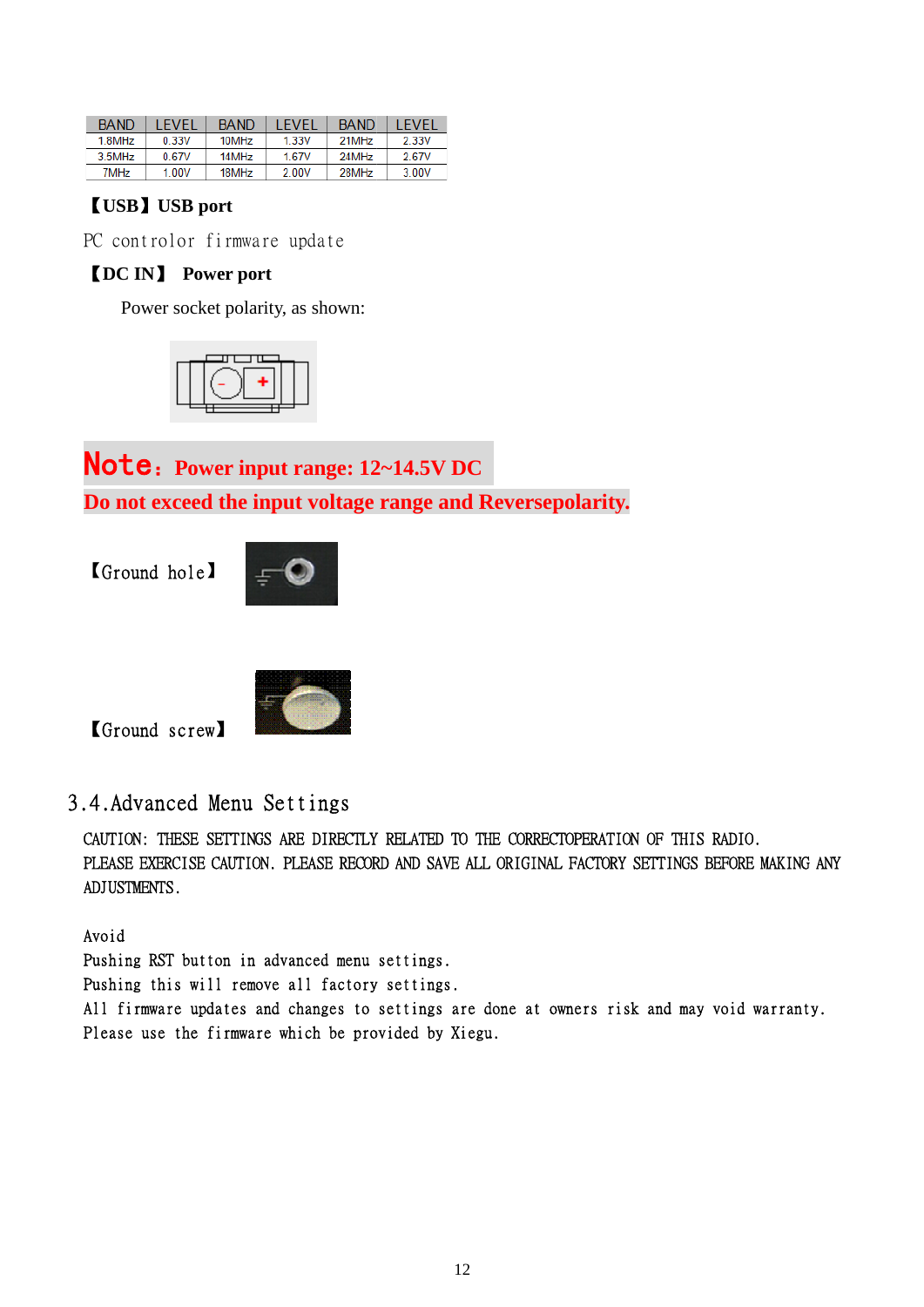In the shutdown state, press and hold the F1 key on the host and turn on (note, do not release) until the screen displays the data of the engineering menu, as shown below:

1. IF SSB: SSB IF 2. IF CW: CW IF 3. BFO LSB: BFO value LSB mode 4. BFO USB: BFO value USB mode 5. BFO CW: BFO value of the CW mode 6. CW Tone: CW side tone pitch frequency adjustment 7. CW TDly: CW launch delay 8. TOT: 9. Britns: 10. DDSCLK: System Clock 11. DCLKx6: DDS multiplier settings 12. System Audio Settings 13.F1Custom set key 14. F2 Custom set key



Item 1 to 5, cannot be freely modified, otherwise it will lead to the transceiver exception or even not work.

Item 6, for CW Receiving side tone pitch adjustment. Users can according to their preferences and habits, adjusting CW side tone.

Item 7, for CW transceiver delay. Users can operate according to their own habits, appropriate changes this parameter to match the transmitters speed.

Item 12, Audio settings for the system, If the system beep or CW side tone is too high, then you can to adjust your volume size by item.

- **n** Press the frequency Key, choose current item.
- Press the "up"or "down"button in the Mic, can select different items.
- $\blacksquare$  Via the Mic keypad Can direct input any value.
- $\blacksquare$  After setting, press save key to save and to automatic withdrawal.
- $\blacksquare$  If press Exit, not save.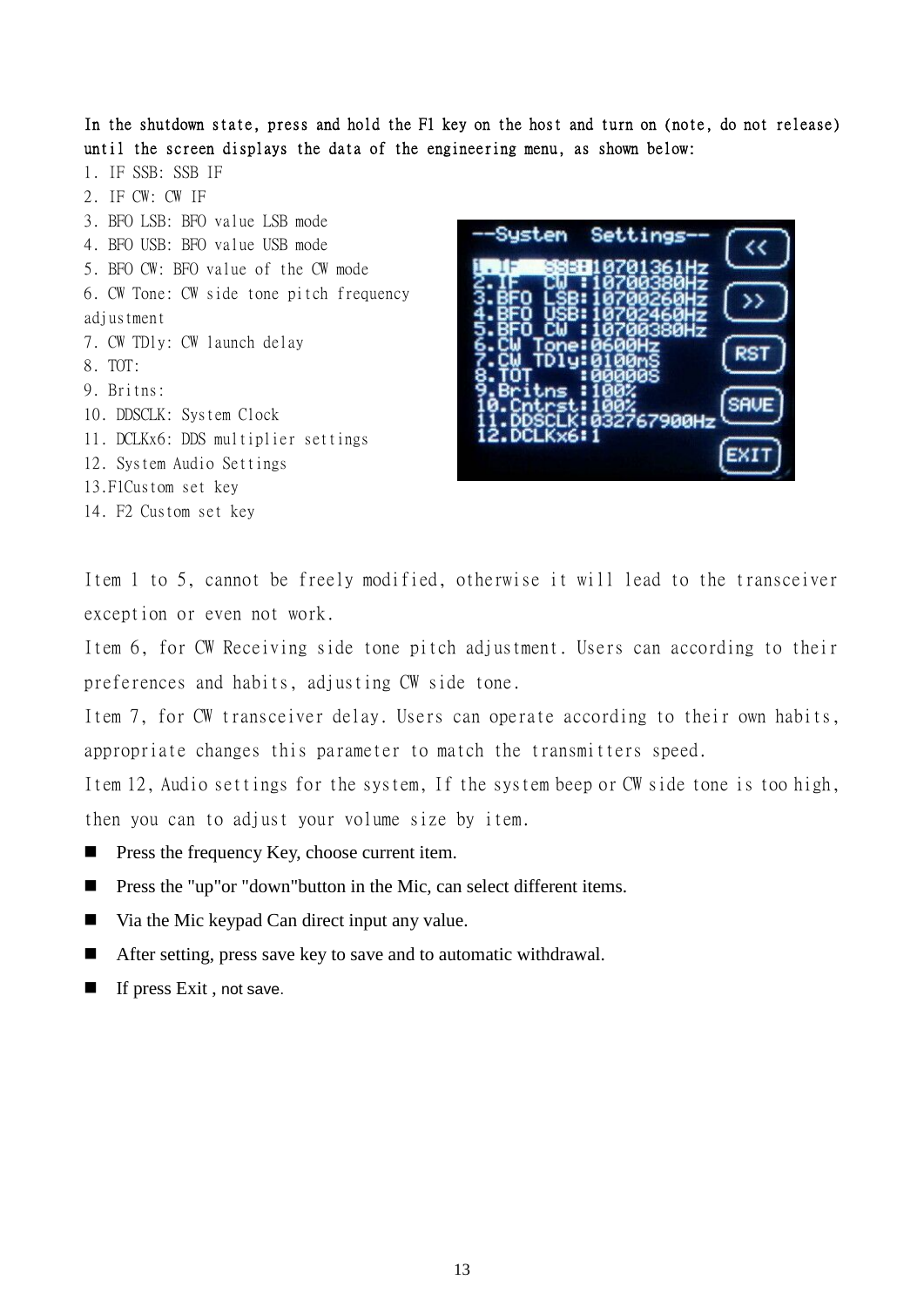## **After sales service policy**

#### 1. **Warranty clause**:

When buyer from the point of sale who has obtained the authorization of XIEGU to buy the X108G, within two weeks, if host, multifunctional microphone, shell structure of the host, the USB data lines, power lines appear the performance fault of non-human damage, the buyer can be in the original place of purchase to enjoy a free replacement service. The transport costs borne by the seller.

When buyer from the point of sale who has obtained the authorization of XIEGU to buy the X108G, in more than two weeks and within a year, if host, multifunctional microphone, shell structure of the host, the USB data lines, power lines appear the performance fault of non-human damage, the buyer have the right to enjoy free repair service. The transportation cost of the product from the buyer to the original place of purchase is to be borne by the buyer.

When buyer from the point of sale who has obtained the authorization of XIEGU to buy the X108G, beyond one year later, if host, multifunctional microphone, shell structure of the host, the USB data lines, power lines appear the performance fault of non-human damage, the buyer can apply for maintenance services in the original place of purchase. The maintenance cost and the transportation cost will be borne by the buyer.

The warranty period is calculated from the date of the purchase of the product.

14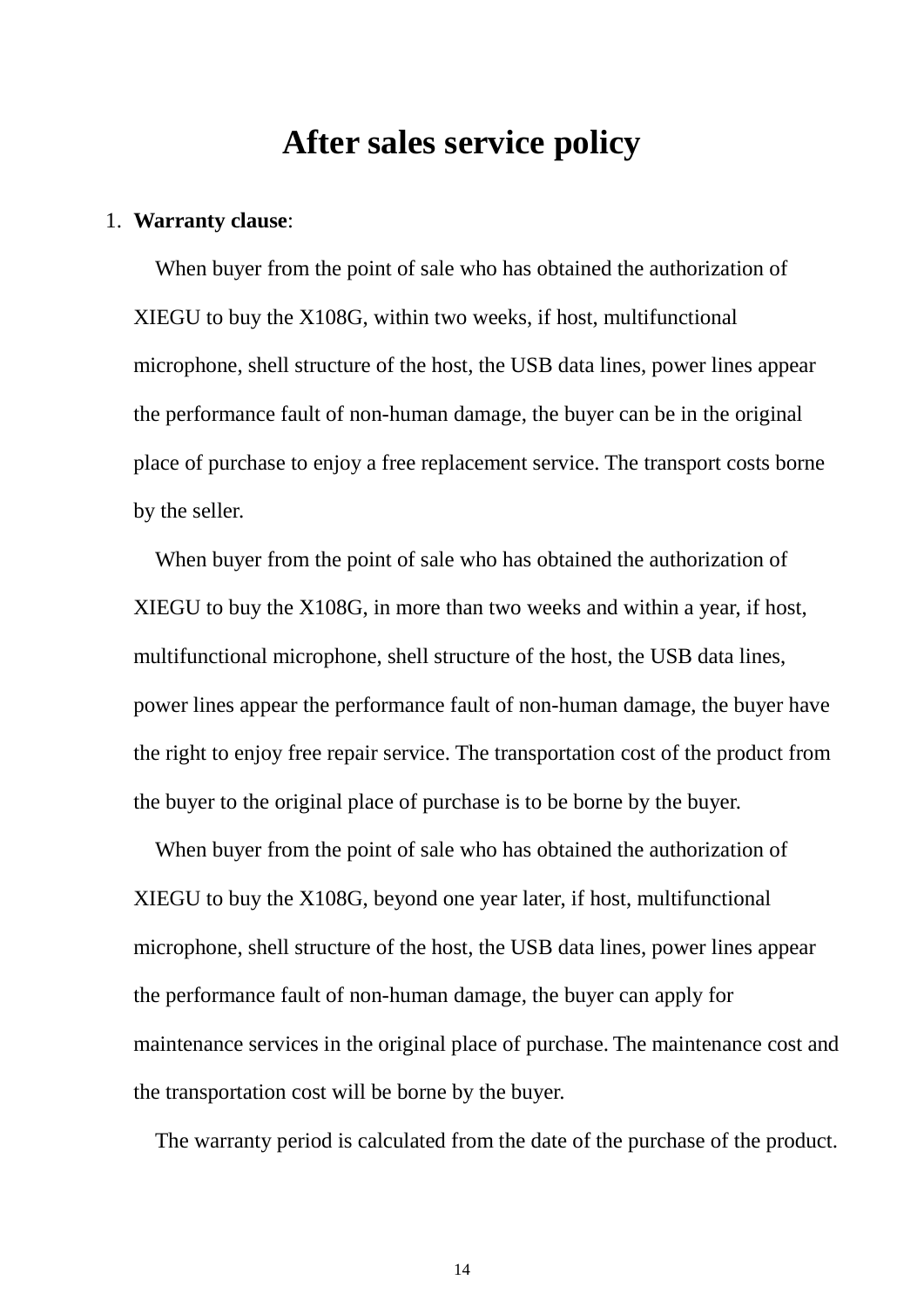#### **2. Warranty limitation clause:**

The following restrictions on the warranty services, applicable to the host and all accessories, meet one of the following circumstances, we will cancel the warranty:

- A. Without permission and authorization, modification, removal, maintenance of the host's chip;
- B. Change product's embedded software;
- C. Immersed in liquid, broken, or man-made external damage;
- D. Over the warranty period (including additional warranty period);
- E. Product's serial number, after sales service card serial number does not correspond, missing, is torn or blurred;
- F. Products belong to seller who did not obtain the authorization of XIEGU.

 Meet one of the following conditions, it does not belong to the scope of the warranty:

- A. Damage caused by improper use of the user;
- B. The damage caused by an accident;
- C. Damage due to incorrect testing, maintenance, debugging, or other changes;
- D. The damage is not caused by the material or the quality of production;
- E. Due to improper use, causing damage to the shell or other external components;
- F. Use incorrect connection or match Kit.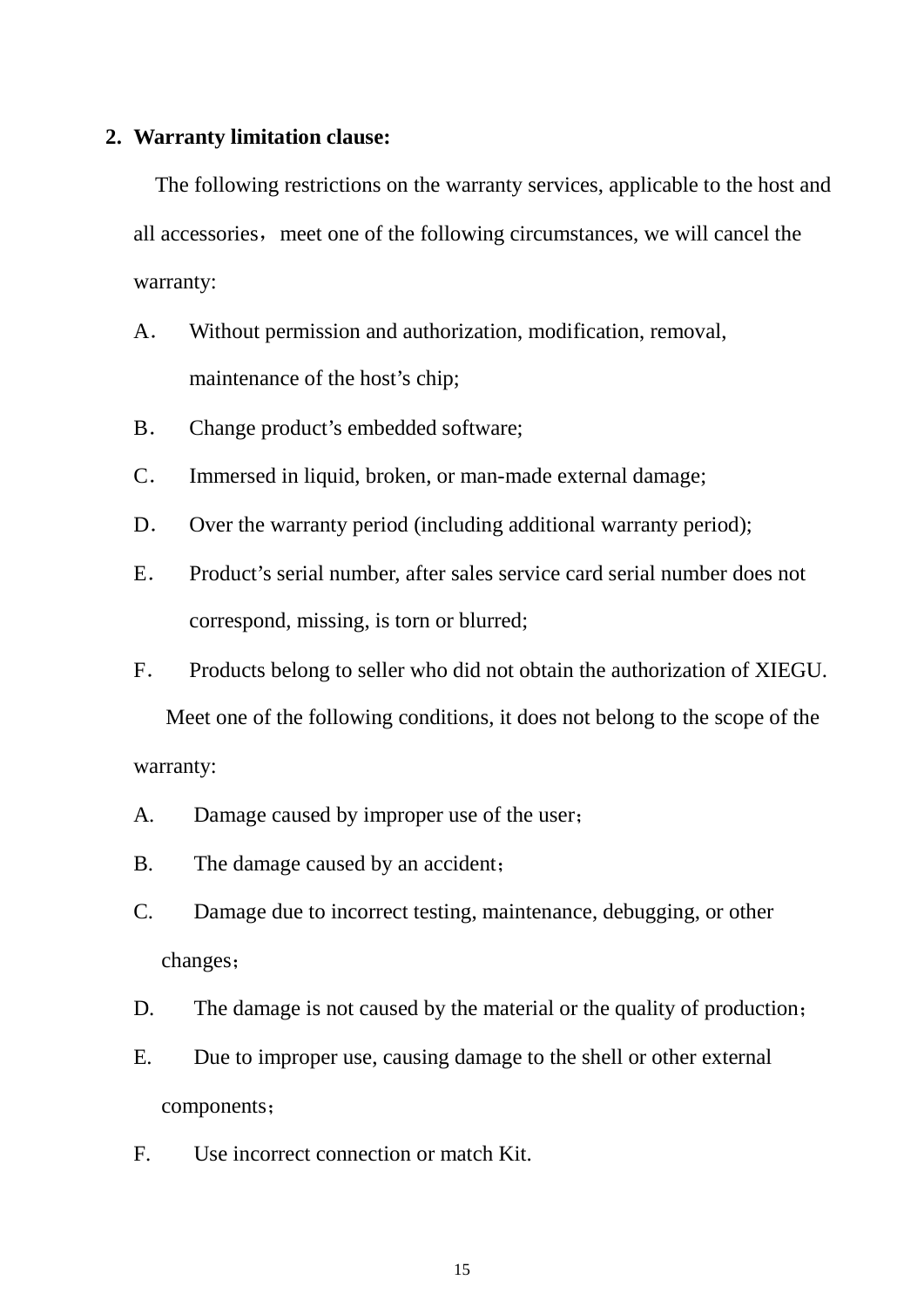#### **Note**

I. Contact us:

Xiegu official website:

http://www.cqxiegu.com/index.php?route=common/home

II. XIEGU authorized distributor's list:

http://www.cqxiegu.com/index.php?route=information/information&mid

 $\equiv$ <sup>3</sup>

**Xiegu Tech**